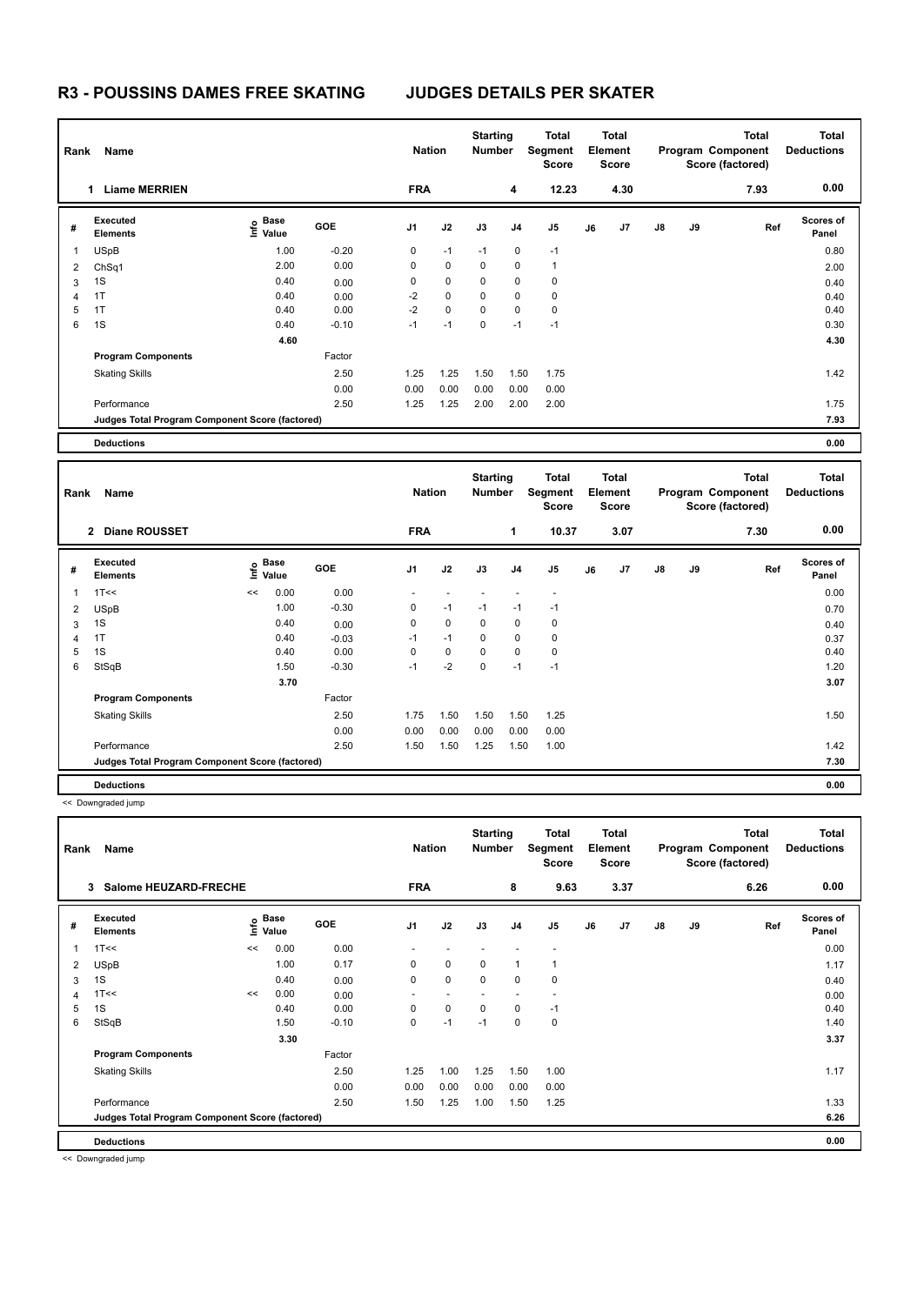## **R3 - POUSSINS DAMES FREE SKATING JUDGES DETAILS PER SKATER**

| Name<br>Rank   |                                                 |    |                                      | <b>Nation</b> |                          | <b>Starting</b><br><b>Number</b> |             | <b>Total</b><br>Segment<br><b>Score</b> | <b>Total</b><br>Element<br><b>Score</b> |    |      |               | <b>Total</b><br>Program Component<br>Score (factored) | <b>Total</b><br><b>Deductions</b> |                    |
|----------------|-------------------------------------------------|----|--------------------------------------|---------------|--------------------------|----------------------------------|-------------|-----------------------------------------|-----------------------------------------|----|------|---------------|-------------------------------------------------------|-----------------------------------|--------------------|
|                | 4 Sasha VANDERWEGEN                             |    |                                      |               | <b>FRA</b>               |                                  |             | 5                                       | 9.58                                    |    | 3.10 |               |                                                       | 6.48                              | 0.00               |
| #              | Executed<br><b>Elements</b>                     |    | Base<br>은 <sup>Base</sup><br>트 Value | <b>GOE</b>    | J <sub>1</sub>           | J2                               | J3          | J <sub>4</sub>                          | J5                                      | J6 | J7   | $\mathsf{J}8$ | J9                                                    | Ref                               | Scores of<br>Panel |
| 1              | 1S                                              |    | 0.40                                 | $-0.03$       | 0                        | $-1$                             | $\mathbf 0$ | $\mathbf 0$                             | $-1$                                    |    |      |               |                                                       |                                   | 0.37               |
| $\overline{2}$ | 1T<<                                            | << | 0.00                                 | 0.00          | $\overline{\phantom{a}}$ |                                  |             |                                         | $\overline{\phantom{a}}$                |    |      |               |                                                       |                                   | 0.00               |
| 3              | 1T                                              |    | 0.40                                 | $-0.07$       | $-1$                     | $-1$                             | $-1$        | 0                                       | 0                                       |    |      |               |                                                       |                                   | 0.33               |
| 4              | 1S                                              |    | 0.40                                 | 0.00          | 0                        | $\mathbf 0$                      | 0           | 0                                       | 0                                       |    |      |               |                                                       |                                   | 0.40               |
| 5              | <b>USpB</b>                                     |    | 1.00                                 | $-0.20$       | $-1$                     | $-2$                             | $-1$        | 0                                       | 0                                       |    |      |               |                                                       |                                   | 0.80               |
| 6              | StSqB                                           |    | 1.50                                 | $-0.30$       | $-1$                     | $-1$                             | $-1$        | $-1$                                    | 0                                       |    |      |               |                                                       |                                   | 1.20               |
|                |                                                 |    | 3.70                                 |               |                          |                                  |             |                                         |                                         |    |      |               |                                                       |                                   | 3.10               |
|                | <b>Program Components</b>                       |    |                                      | Factor        |                          |                                  |             |                                         |                                         |    |      |               |                                                       |                                   |                    |
|                | <b>Skating Skills</b>                           |    |                                      | 2.50          | 1.00                     | 1.25                             | 1.25        | 1.25                                    | 1.00                                    |    |      |               |                                                       |                                   | 1.17               |
|                |                                                 |    |                                      | 0.00          | 0.00                     | 0.00                             | 0.00        | 0.00                                    | 0.00                                    |    |      |               |                                                       |                                   |                    |
|                | Performance                                     |    |                                      | 2.50          | 1.25                     | 1.50                             | 1.00        | 1.50                                    | 1.50                                    |    |      |               |                                                       |                                   | 1.42               |
|                | Judges Total Program Component Score (factored) |    |                                      |               |                          |                                  |             |                                         |                                         |    |      |               |                                                       |                                   | 6.48               |
|                | <b>Deductions</b>                               |    |                                      |               |                          |                                  |             |                                         |                                         |    |      |               |                                                       |                                   | 0.00               |

<< Downgraded jump

| Name<br>Rank             |                                                 |    |                                  |            | <b>Nation</b>  |             | <b>Starting</b><br>Number |                | <b>Total</b><br>Segment<br><b>Score</b> | Total<br>Element<br><b>Score</b> |      |               |    | <b>Total</b><br>Program Component<br>Score (factored) | <b>Total</b><br><b>Deductions</b> |
|--------------------------|-------------------------------------------------|----|----------------------------------|------------|----------------|-------------|---------------------------|----------------|-----------------------------------------|----------------------------------|------|---------------|----|-------------------------------------------------------|-----------------------------------|
|                          | <b>Maelle GUYOT</b><br>5                        |    |                                  |            | <b>FRA</b>     |             |                           | 3              | 9.55                                    |                                  | 2.87 |               |    | 6.68                                                  | 0.00                              |
| #                        | Executed<br><b>Elements</b>                     |    | <b>Base</b><br>e Base<br>⊆ Value | <b>GOE</b> | J <sub>1</sub> | J2          | J3                        | J <sub>4</sub> | J5                                      | J6                               | J7   | $\mathsf{J}8$ | J9 | Ref                                                   | <b>Scores of</b><br>Panel         |
| $\overline{\phantom{a}}$ | 1S                                              |    | 0.40                             | 0.00       | 0              | $\mathbf 0$ | $\mathbf{1}$              | $\mathbf 0$    | $\mathbf 0$                             |                                  |      |               |    |                                                       | 0.40                              |
| $\overline{2}$           | 1T<<                                            | << | 0.00                             | 0.00       |                |             |                           |                |                                         |                                  |      |               |    |                                                       | 0.00                              |
| 3                        | StSqB                                           |    | 1.50                             | $-0.40$    | $-1$           | $-1$        | $-2$                      | $-2$           | $-1$                                    |                                  |      |               |    |                                                       | 1.10                              |
| 4                        | 1S                                              |    | 0.40                             | 0.00       | 0              | $\mathbf 0$ | $\Omega$                  | $\mathbf 0$    | 0                                       |                                  |      |               |    |                                                       | 0.40                              |
| 5                        | <b>USpB</b>                                     |    | 1.00                             | $-0.30$    | $-1$           | $-1$        | $-1$                      | $-1$           | $-1$                                    |                                  |      |               |    |                                                       | 0.70                              |
| 6                        | 1T                                              |    | 0.40                             | $-0.13$    | $-2$           | $-2$        | $\mathbf 0$               | $-1$           | $-1$                                    |                                  |      |               |    |                                                       | 0.27                              |
|                          |                                                 |    | 3.70                             |            |                |             |                           |                |                                         |                                  |      |               |    |                                                       | 2.87                              |
|                          | <b>Program Components</b>                       |    |                                  | Factor     |                |             |                           |                |                                         |                                  |      |               |    |                                                       |                                   |
|                          | <b>Skating Skills</b>                           |    |                                  | 2.50       | 1.00           | 1.50        | 1.50                      | 1.25           | 0.75                                    |                                  |      |               |    |                                                       | 1.25                              |
|                          |                                                 |    |                                  | 0.00       | 0.00           | 0.00        | 0.00                      | 0.00           | 0.00                                    |                                  |      |               |    |                                                       |                                   |
|                          | Performance                                     |    |                                  | 2.50       | 1.50           | 1.50        | 1.25                      | 1.50           | 1.25                                    |                                  |      |               |    |                                                       | 1.42                              |
|                          | Judges Total Program Component Score (factored) |    |                                  |            |                |             |                           |                |                                         |                                  |      |               |    |                                                       | 6.68                              |
|                          | <b>Deductions</b>                               |    |                                  |            |                |             |                           |                |                                         |                                  |      |               |    |                                                       | 0.00                              |

<< Downgraded jump

|   | Name<br>Rank                                    |    |                                      |            |                | <b>Starting</b><br><b>Nation</b><br><b>Number</b> |             |                | <b>Total</b><br>Total<br>Segment<br>Element<br><b>Score</b><br><b>Score</b> |    |      | <b>Total</b><br>Program Component<br>Score (factored) |    |      | <b>Total</b><br><b>Deductions</b> |
|---|-------------------------------------------------|----|--------------------------------------|------------|----------------|---------------------------------------------------|-------------|----------------|-----------------------------------------------------------------------------|----|------|-------------------------------------------------------|----|------|-----------------------------------|
|   | <b>Olivia GUERMONPREZ</b><br>6.                 |    |                                      |            | <b>FRA</b>     |                                                   |             | 7              | 9.13                                                                        |    | 3.73 |                                                       |    | 5.40 | 0.00                              |
| # | Executed<br><b>Elements</b>                     |    | Base<br>은 <sup>Base</sup><br>트 Value | <b>GOE</b> | J <sub>1</sub> | J2                                                | J3          | J <sub>4</sub> | J <sub>5</sub>                                                              | J6 | J7   | $\mathsf{J}8$                                         | J9 | Ref  | <b>Scores of</b><br>Panel         |
| 1 | 1T                                              |    | 0.40                                 | $-0.03$    | $-1$           | $-1$                                              | $\mathbf 0$ | $\mathbf 0$    | 0                                                                           |    |      |                                                       |    |      | 0.37                              |
| 2 | Ch <sub>Sq1</sub>                               |    | 2.00                                 | $-0.17$    | $-1$           | 0                                                 | 0           | $-1$           | 0                                                                           |    |      |                                                       |    |      | 1.83                              |
| 3 | USpB                                            |    | 1.00                                 | $-0.20$    | $-1$           | $-1$                                              | $-1$        | $\mathbf 0$    | 0                                                                           |    |      |                                                       |    |      | 0.80                              |
| 4 | 1S                                              |    | 0.40                                 | 0.00       | 0              | 0                                                 | 0           | 0              | 0                                                                           |    |      |                                                       |    |      | 0.40                              |
| 5 | 1T<<                                            | << | 0.00                                 | 0.00       | ٠              |                                                   |             |                | $\overline{\phantom{a}}$                                                    |    |      |                                                       |    |      | 0.00                              |
| 6 | 1S                                              |    | 0.40                                 | $-0.07$    | $-1$           | $-1$                                              | $-1$        | 0              | $\mathbf 0$                                                                 |    |      |                                                       |    |      | 0.33                              |
|   |                                                 |    | 4.20                                 |            |                |                                                   |             |                |                                                                             |    |      |                                                       |    |      | 3.73                              |
|   | <b>Program Components</b>                       |    |                                      | Factor     |                |                                                   |             |                |                                                                             |    |      |                                                       |    |      |                                   |
|   | <b>Skating Skills</b>                           |    |                                      | 2.50       | 0.75           | 1.25                                              | 1.00        | 1.00           | 1.25                                                                        |    |      |                                                       |    |      | 1.08                              |
|   |                                                 |    |                                      | 0.00       | 0.00           | 0.00                                              | 0.00        | 0.00           | 0.00                                                                        |    |      |                                                       |    |      |                                   |
|   | Performance                                     |    |                                      | 2.50       | 1.00           | 1.00                                              | 0.75        | 1.25           | 1.25                                                                        |    |      |                                                       |    |      | 1.08                              |
|   | Judges Total Program Component Score (factored) |    |                                      |            |                |                                                   |             |                |                                                                             |    |      |                                                       |    |      | 5.40                              |
|   | <b>Deductions</b>                               |    |                                      |            |                |                                                   |             |                |                                                                             |    |      |                                                       |    |      | 0.00                              |

<< Downgraded jump